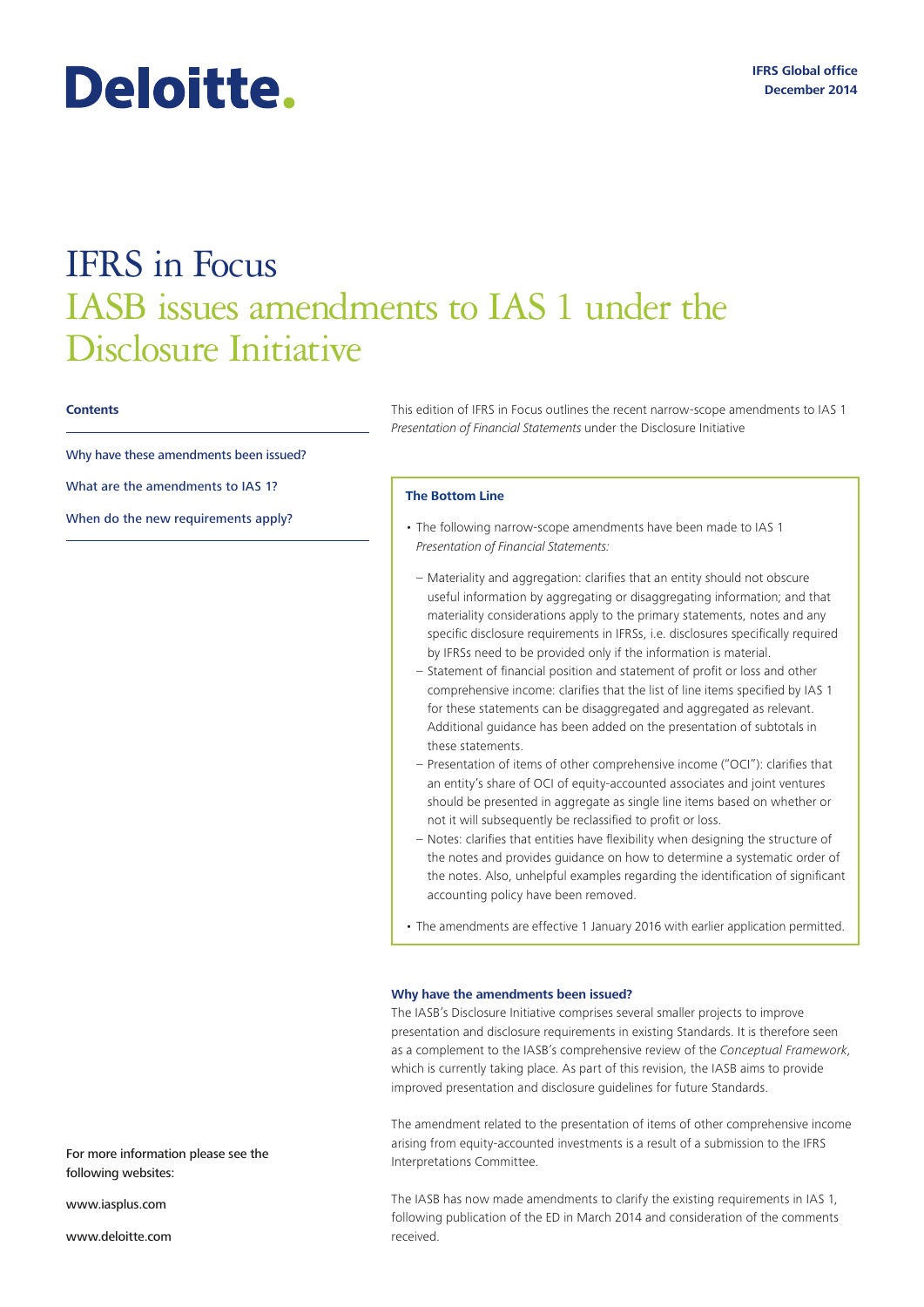#### **What are the amendments to IAS 1?** Materiality

The amendments clarify the materiality guidance in IAS 1. Following the amendments, an entity shall not obscure useful information by aggregating or disaggregating information, for example by aggregating material items with different characteristics or obscuring useful information with immaterial information. The decision as to whether to aggregate or disaggregate information and how should be based on all relevant facts and circumstances.

In addition, the amendments clarify that the materiality guidance applies to the financial statements as a whole, including the primary statements and the notes and that disclosures are only required if the information is material. The materiality guidance also applies if there are specific disclosure requirements in a Standard, even if those disclosures are required "as a minimum" by that Standard.

The amendments further clarify, that additional disclosures may be necessary if the information specifically required by IFRSs is not sufficient for an understanding of the impact of particular transactions, events or conditions on the entity's financial position and performance.

#### **Observation**

Clarification of the point that the concept of materiality applies to the inclusion of disclosures in the notes as well as to recognition and measurement in the primary statements is intended as a first step in addressing the perception that financial statements are 'cluttered' by irrelevant disclosures.

This topic will be considered more fully as part of the IASB's wider scope project on the principles of disclosure, which is expected to be the subject of a discussion paper to be issued in the first half of 2015.

#### Statement of financial position and statement of profit or loss and other comprehensive income

Consistent with the clarifications relating to materiality above, the amendments delete the words "as a minimum" in IAS 1 from the list of line items that need to be presented in the statement of financial position. This deletion is to eliminate the misconception that "as a minimum" implies that these line items must be presented regardless of their materiality. The amendments clarify that entities can aggregate line items in the list if those line items are immaterial. This is consistent with the requirements for the statement of profit or loss and other comprehensive income, which do not contain the reference to "as a minimum".

The amendments also clarify that the line items listed in IAS 1 for the statement of financial position and the statement of profit or loss and other comprehensive income should be disaggregated if this is relevant to an understanding of the entity's financial position.

The existing guidance in IAS 1 requires entities to introduce subtotals in the statement of financial position or in the statement of profit or loss and other comprehensive income if such presentation is relevant to an understanding of the entity's financial position or performance, respectively. The amendments to IAS 1 clarify that such subtotals should:

- contain only line items made up of amounts recognised and measured in accordance with IFRSs;
- be presented and labelled in such a way that the subtotal is understandable;
- be consistent from one period to the next; and
- not be given more prominence than the subtotals and totals required by IFRSs.

For any such subtotals presented in the statement of profit or loss and other comprehensive income, the line items should be disclosed that reconcile those subtotals back to the line items required by IFRSs.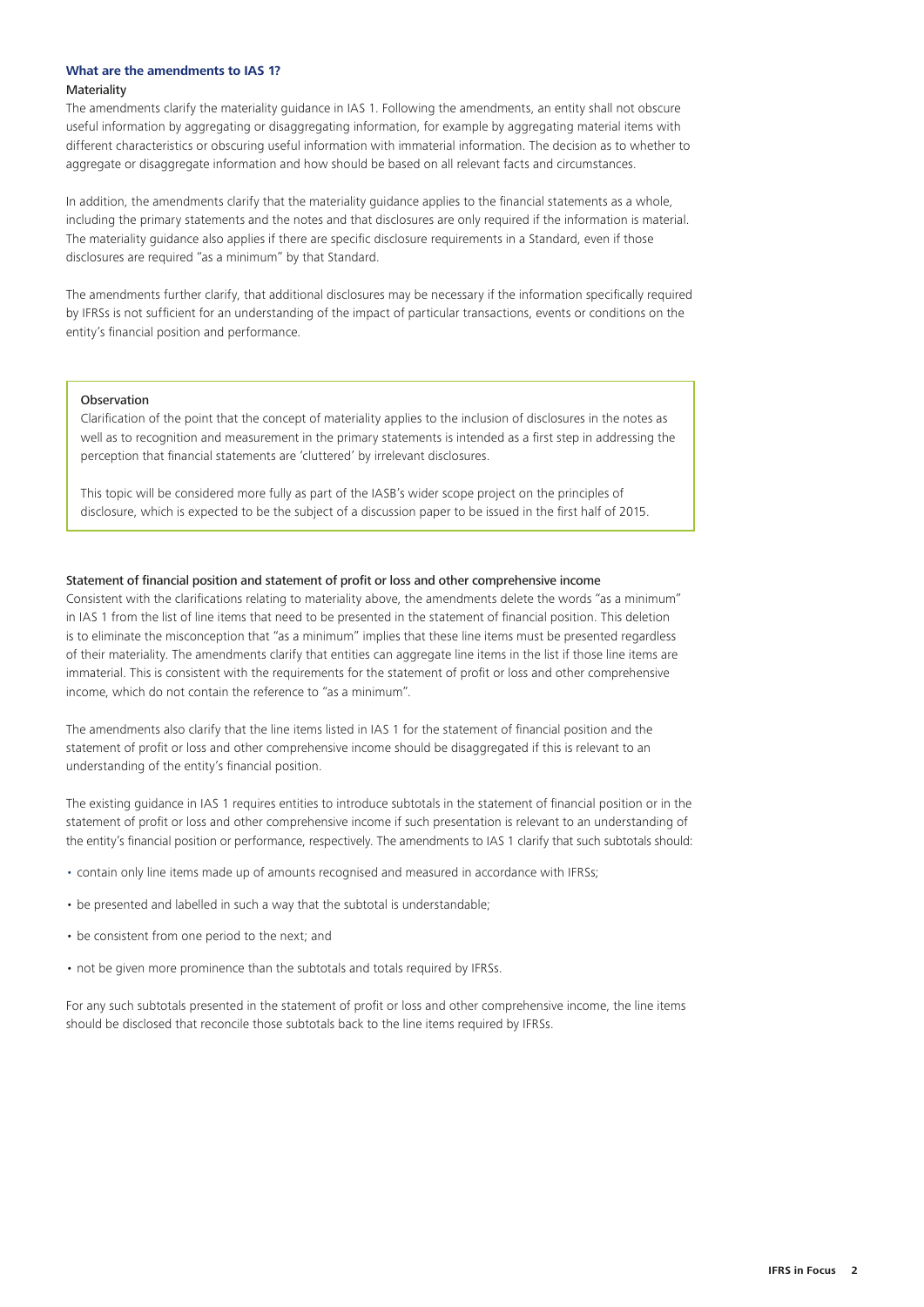#### Presentation of items of other comprehensive income (OCI) arising from equity-accounted investments

Following the amendments, entities should present their share of items of OCI arising from associates and joint ventures accounted for by using the equity method separately from the rest of OCI. This results in the following categories of OCI in the statement of other comprehensive income:

- items of OCI (excluding from associates or joint ventures accounted for using the equity method), classified by nature, grouped into those items that:
- will not be reclassified subsequently to profit or loss; and
- will be reclassified subsequently to profit or loss when specific conditions are met; and
- share of OCI from associates or joint ventures accounted for using the equity method, in aggregate, separated into the share that:
- will not be reclassified subsequently to profit or loss; and
- will be reclassified subsequently to profit or loss when specific conditions are met.

The illustrative presentation of financial statements in the implementation guidance of IAS 1 has been amended accordingly.

#### Notes

The amendments clarify the requirements with respect to the presentation of the notes. Regarding the structure of notes, the amendments clarify that an entity should consider the understandability and comparability of its financial statements when determining a systematic approach to presenting notes. This could, for example, be achieved by structuring the notes in a way that puts emphasis on information that is more relevant or that highlights the relationship between some disclosures. The amendments include examples for how the notes could be structured:

- giving prominence to those that are most relevant to an understanding of the financial performance and position, e.g. grouping together information about particular activities;
- grouping together items measured similarly, e.g. assets measured at fair value; or
- following the order of items in the primary statements, e.g.:
- a statement of compliance with IFRSs;
- significant accounting policies;
- supporting information for items presented in the primary financial statements in their respective order; and
- other disclosures, including contingent liabilities and unrecognised contractual commitments and non-financial disclosures (e.g. about financial risk management objectives and policies under IFRS 7).

In addition, the amendments eliminate unhelpful guidance and examples on what a significant accounting policy is.

#### Observation

The amendments address a perception that IAS 1 requires a specific order of notes. The amendments clarify that the order of notes previously given in the Standard is a mere example for how an entity could structure the notes, rather than a requirement. Therefore, entities have flexibility in structuring their notes. The IASB considered that in times of increased use of electronic financial statements and the search functions that accompany them, a prescriptive order of the notes is no longer appropriate. Therefore, entities may wish to consider whether restructuring the notes would provide more useful information to the users of their financial statements.

#### **When do the new requirements apply?**

The amendments apply for annual periods beginning on or after 1 January 2016 with earlier application permitted. An entity does not need to disclose the fact that it applies the amendments earlier.